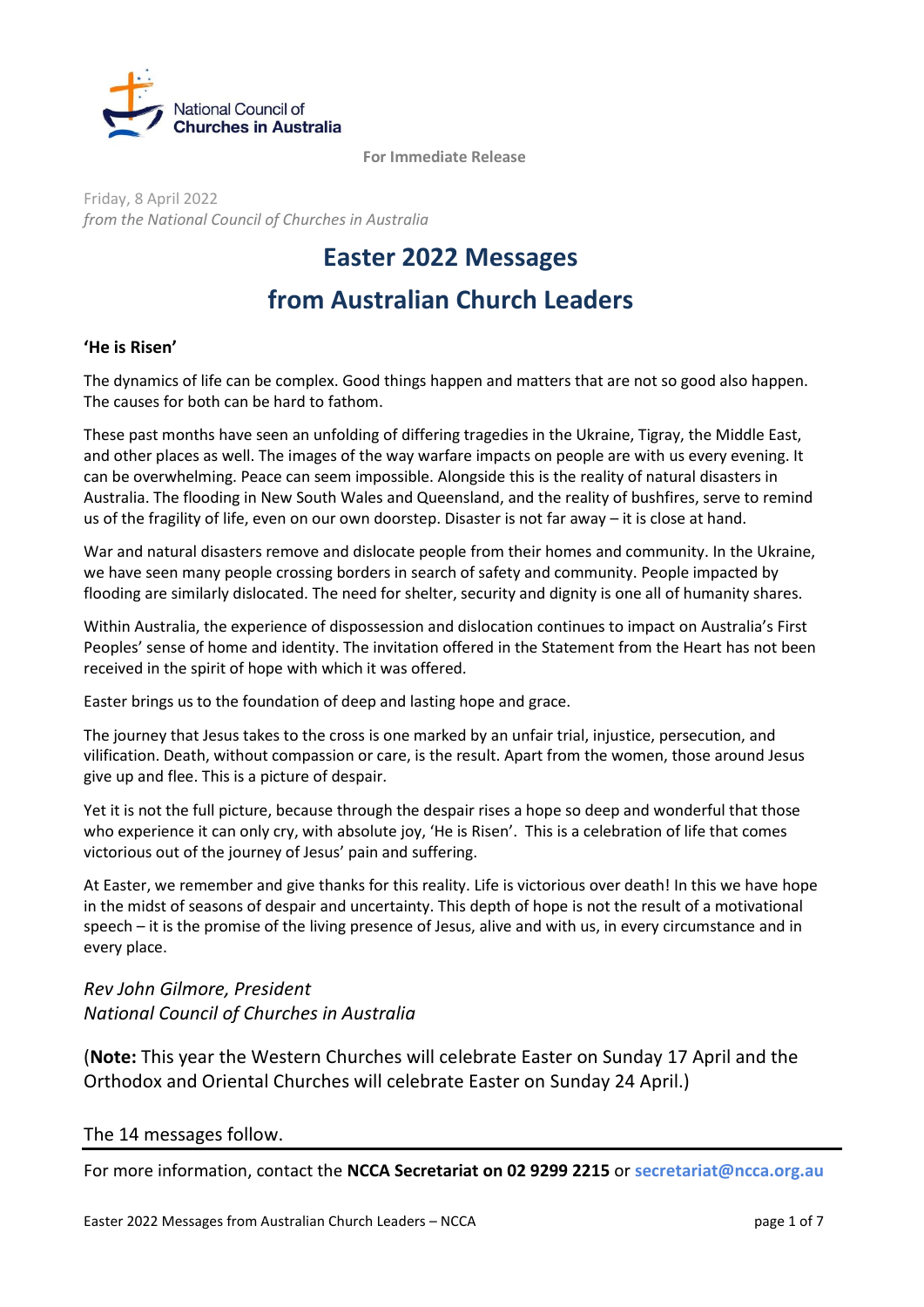# **Anglican Church of Australia**

The situation looked very grim for Jesus' disciples that first Easter.

Jesus had been arrested, shamefully treated, and killed. The last thing they expected was his resurrection, and yet that's what happened, and that's what we celebrate each Sunday and especially at Easter.

Jesus' resurrection brought hope and possibility and pointed ultimately to the new creation God is bringing to the whole world.

This Easter season finds many people around the world in grim situations.

Ukrainians continue to suffer due to the Russian invasion of their country. Millions of other people, especially in Europe, are suffering due to higher fuel and food costs because of Russia's action. There are other wars and conflicts where people are suffering, among them South Sudan, Myanmar, and Afghanistan.

Here in Australia, many communities are being impacted by floods and the ongoing effects of climate change are felt all around the world. Covid 19 continues to rage everywhere.

You'd have to say that for many of the world's population, things may look hopeless. And without the resurrection they would be. But because of it, there is hope.

Hope of change and renewal.

Hope that light will come from dark.

Hope that the kingdom of God will be revealed.

And in the meantime, God will continue to give strength as we turn to him and trust him.

The death of Jesus on the cross showed the depth of God's love for the whole world and brought the hope of forgiveness and reconciliation between God and humanity.

The resurrection of Jesus proved that Jesus is Messiah, saviour, and ended the hold of death over creation. We continue to wait for the revealing of all the fruit of Easter, but we wait as people filled with hope because of what happened.

The despair of the disciples was transformed to joy when they realised Jesus was raised from the dead. May we be filled with joy as we celebrate Easter and look forward its fruit in our world.

*The Most Reverend Geoffrey Smith, Archbishop of Adelaide Primate, Anglican Church of Australia*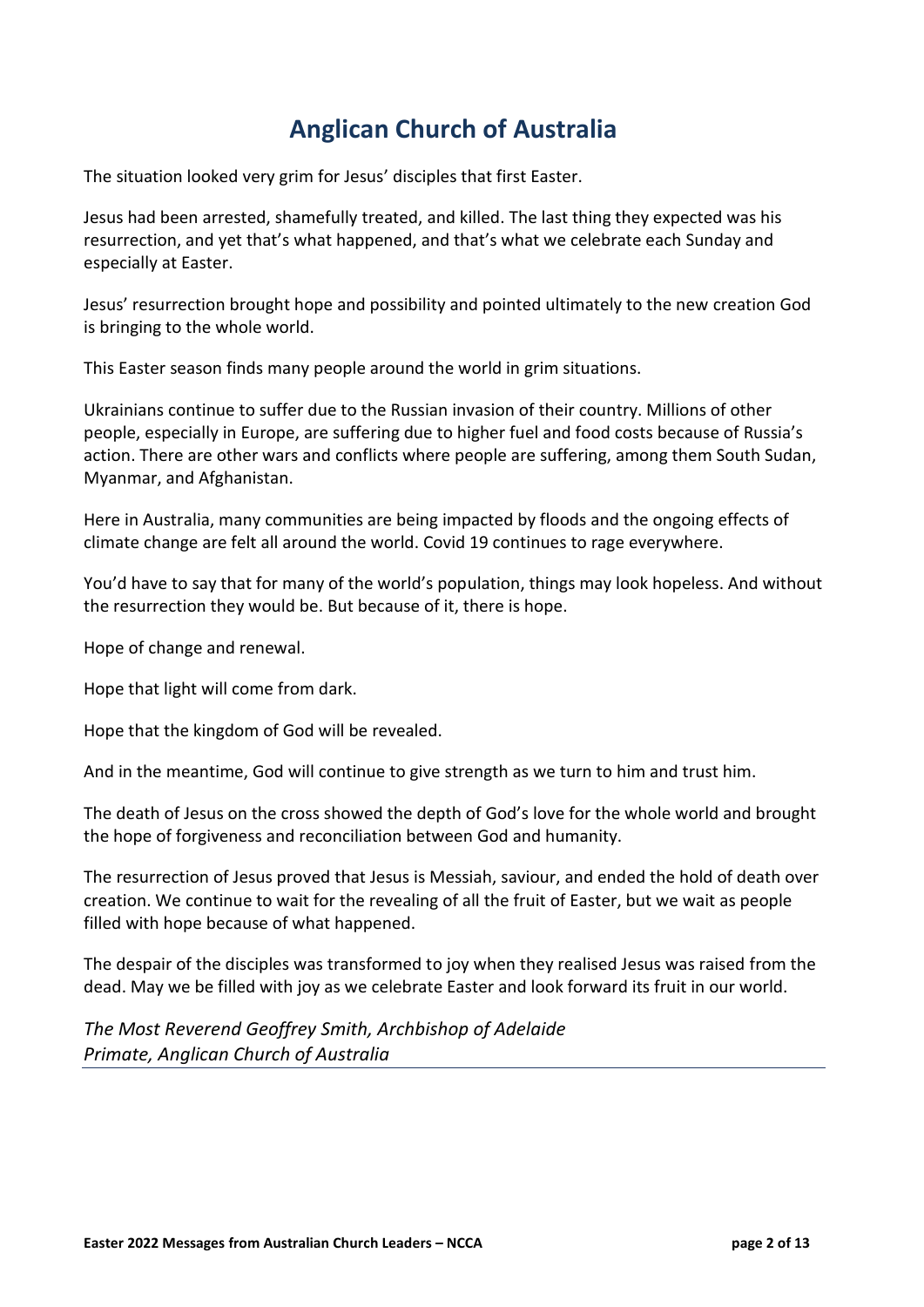# **Antiochian Orthodox Archdiocese of Australia, New Zealand and the Philippines**

#### **Christ is risen, Truly He is risen!**

I cordially congratulate you with the greatest and the most glorious of all feasts, with the beginning of the New Life, with the Spiritual Spring, with the triumph and victory over death, the Resurrection of Our Lord, Jesus Christ.

In these times in which we are living, filled with many sorrows, the only comfort for all of us is our Holy Faith, with its real promises, radiant hope, its expectations which bring peace to the soul.

May the joy of the Paschal Feast fill your life with all that God truly desires for us, the heavenly and everlasting gifts that are truly not of this world.

*His Eminence, Metropolitan Basilios, Archbishop Antiochian Orthodox Archdiocese of Australia, New Zealand and the Philippines*

### **Catholic Church in Australia**

Easter isn't once upon a time: it's here and now or nowhere and never. That's why it's never in a vacuum.

This year we light the Easter fire in unusually dark times. First, we had the pandemic everywhere, and that seemed bad enough. Lives were lost, the social fabric frayed, and the economy was hit hard. We saw the powers of death at work in ways we'd never seen before. Then we had floods in this part of the world. Again, lives were lost, homes were destroyed, and property devastated. On top of all that we now have the genocidal war in Ukraine, with world peace looking more fragile than it's looked for a long time. The powers of death which so ravaged Europe in the last century have returned in a horrific way.

Here, then, is the context of this year's Easter celebration.

As we gather to light the Easter fire in the darkness, we proclaim that out of the pandemic, the floods and the war new life can come and will come, just as Jesus walked from the tomb into every time and place.

That's the hope which nothing and no-one can destroy.

That's the truth of Easter.

*Archbishop Mark Coleridge, Archbishop of Brisbane, President, Australian Catholic Bishops Conference*

#### **We Saw Jesus**

The content of the Christian faith is founded on the witness of those hundreds of disciples who saw Jesus in his glorified body after he rose from the dead. Without that beginning, we could not seek or make sense of the personal faith that God gives to those who ask and receive. Since Jesus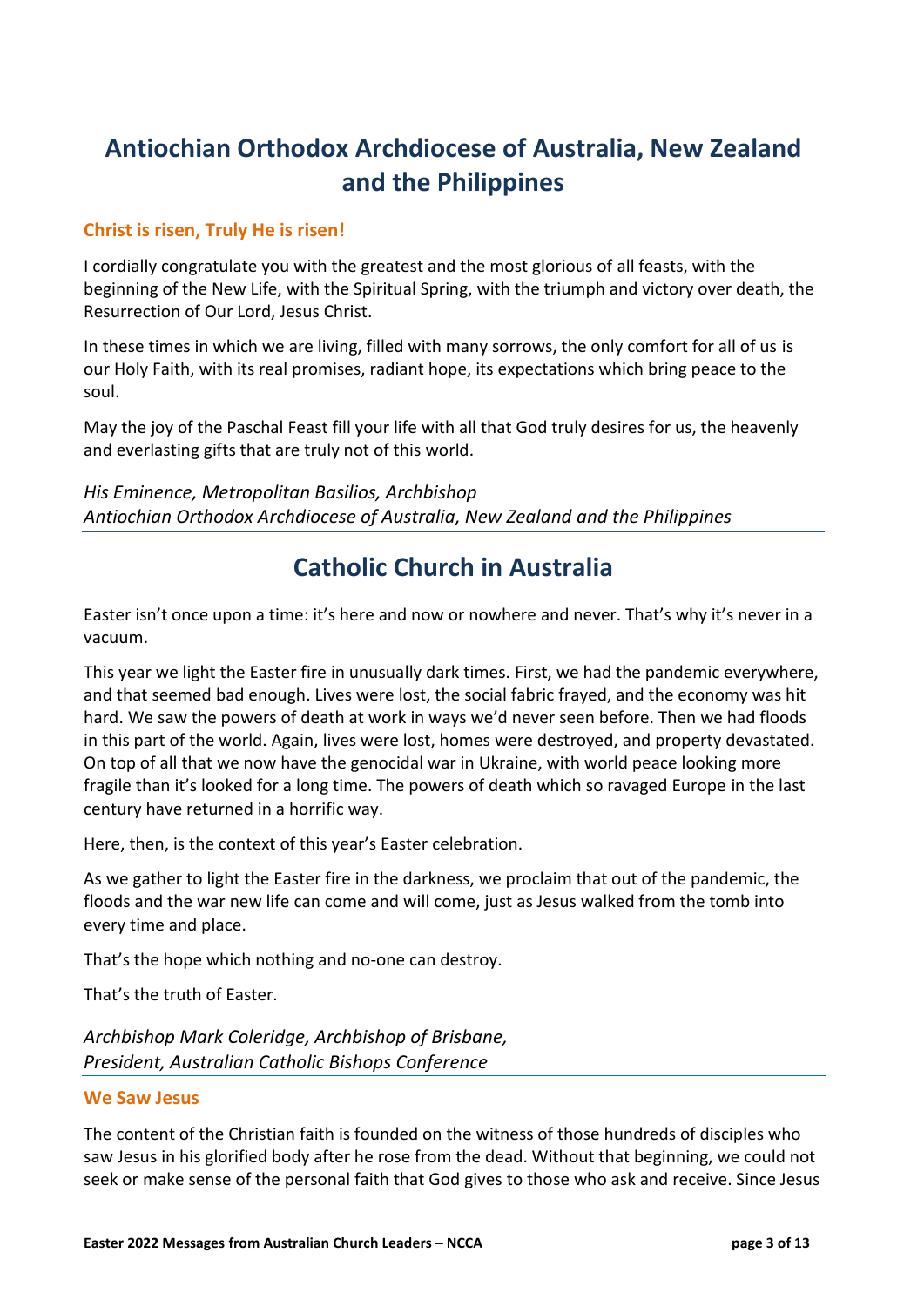ascended to the Father and sent the Holy Spirit among us, it is only through faith now that we meet him in prayer, scripture, sacraments, the faces of the poor and, together, as the community that bears his name.

But the Church began because of witnesses who boldly proclaimed, "We saw Jesus." That is why I was immediately struck by an entry in our annual Catholic schools Easter art exhibition displaying the words Hear our voices. We saw Jesus. Looking more closely, and reading the explanation of the artist, Keira Hauville, we see that the witnesses depicted are women. They were the first to discover the empty tomb, and hear the words of the angel "Why are you seeking the living among the dead?" And then, the one who went back to the tomb, his close friend Mary of Magdala, was the first disciple to meet the risen Lord.

The picture is entitled The Women In Jesus' Life, and invites us to consider the ways that Jesus respected and valued women, against the conventions of his time and culture, in which their witness was not accepted as reliable.

Of course, even the men who proclaimed "We saw Jesus" were not always believed. The picture could also be read as pointing to the courage of Christians, female and male, who would not be silenced, in the face of mockery or worse persecutions, from announcing that Jesus is alive and forgiveness and eternal life can be found in him.

*May the new life of Easter fill you with faith, hope and love; and a voice to speak about Jesus.*

*Bishop Michael McKenna*

*Bishop of Bathurst Image credit :*Keira Hauville - Y9 St Matthews Catholic School, Mudgee

# **Chinese Methodist Church in Australia**

The resurrection of the Lord Jesus is at the heart of the entire Christian faith. Jesus fulfilled the prophecies of the Old Testament. He has become the power for believers to live and serve today. More importantly, he will become the hope of God's people in eternity because the Lord will return and establish an eternal and glorious kingdom. Hence, Paul said, *"If Christ has not been raised, our preaching is in vain, and your belief is in vain" (1 Corinthians 15:14).* 

Today, as we firmly believe that Christ is truly resurrected, we can be confident and strong, faithfully and courageously bearing witness to the truth, spreading the message of the resurrection of Jesus Christ to the whole world, and complete the mission that He has given us.

Since Jesus is the risen Lord, He will also come again for this is what His has promised. When the Lord returns, every believer will have to give an account to Him. Will we be happy to see the Lord, or will we feel ashamed to see the Lord? Will we be praised and rewarded, or will we be rebuked and shamed before the Lord's judgment seat? It all depends on whether we work faithfully before the Lord's return.

*Bishop Albert Wong Chinese Methodist Church in Australia*

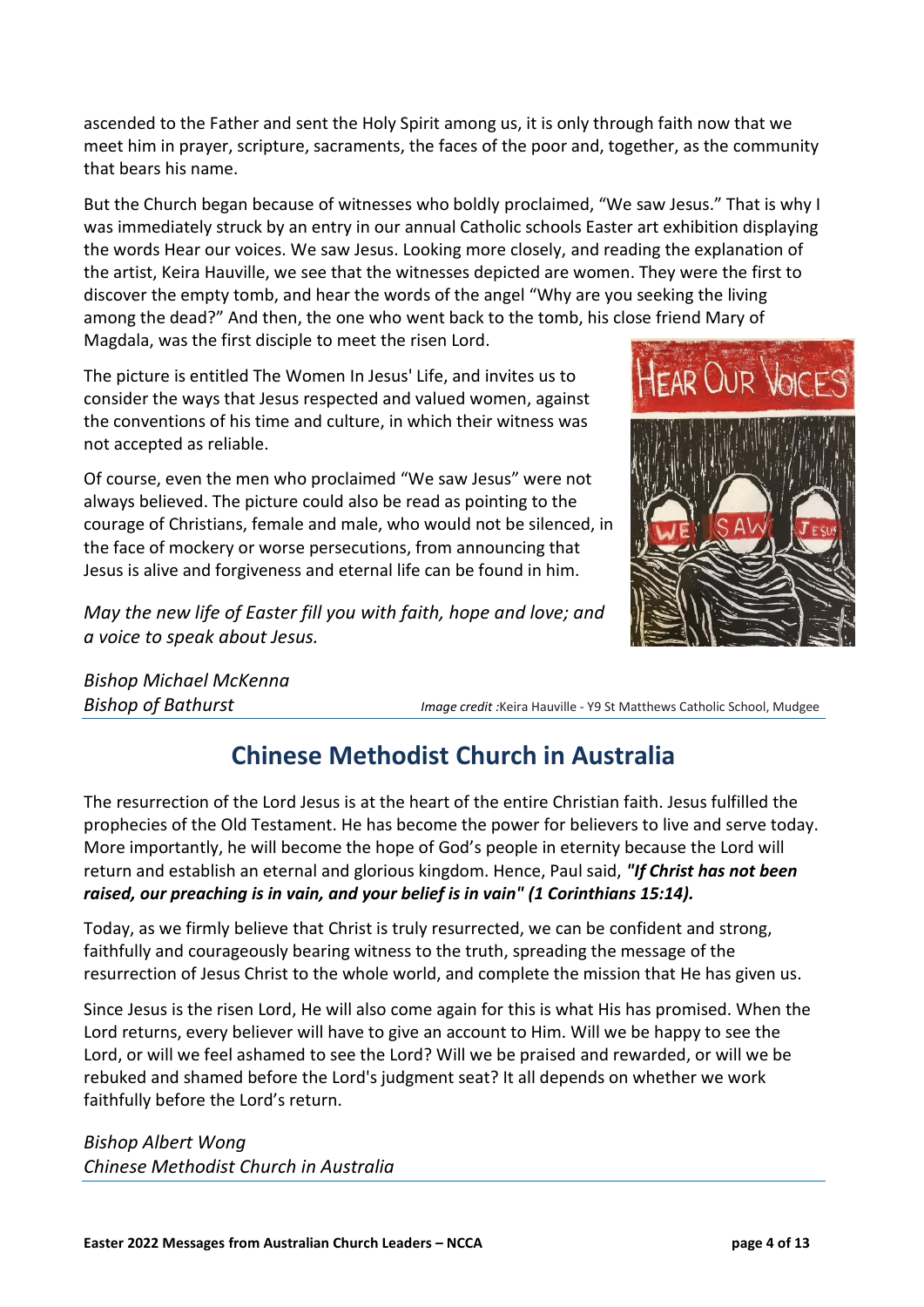# **Churches of Christ**

The ravages of COVID this past two years, distress over the Ukraine War more recently, and countless other newsworthy concerns all offer ongoing reminders that we live in a world marred by sin.

At its most basic level, sin represents the choices of people to live apart from the will of the very God who desires to strengthen our lives. Sin typically has a negative impact on ourselves or others, but it also severs our intimate connection with the one who has created us to live in relationship with him forever.

Naturally, a perfect God must judge sin perfectly and yet Heaven accepts imperfect people who must therefore be free of sin. God's forgiveness is necessary, but justice makes this possible only because Jesus took that sin upon himself. As the Apostle Paul says, Jesus who knew no sin of his own became sin for us so that we might be made righteous in him.

Easter celebrates the fact that Christ died for our sin by taking it upon himself to his undeserved death. He was fully human so as to qualify as our substitute, but he was fully divine so as to be free of sin and therefore to be eligible to pay for ours.

The Resurrection of Jesus celebrates the fact that he not only paid for sin, but fully overcome its power. His conquest became our gift, one that must be received personally by yielding in repentance and an ongoing dependence upon the one who rescues us from eternal death.

Many struggle to accept such a Resurrection as plausible. This is despite 500 witnesses being unable to be silenced. It is despite hostile testimony from Jewish and Roman writers of the time. It is also despite substantial archaeological evidence verifying the reliability of the Bible. The consequences of its acceptance or rejection are of everlasting significance.

Ultimately, though, we choose to believe with evidence beyond reasonable doubt, not evidence beyond all doubt. We believe in faith and such belief also ushers us into faith, one that is more than merely religious. It is a lifestyle of dependence upon a Saviour who also seeks to be the very Lord whom we serve with the love, grace, humility, and compassion that still transforms lives today.

*Dr. Rob Nyhuis – National Chair, Council of Churches of Christ in Australia*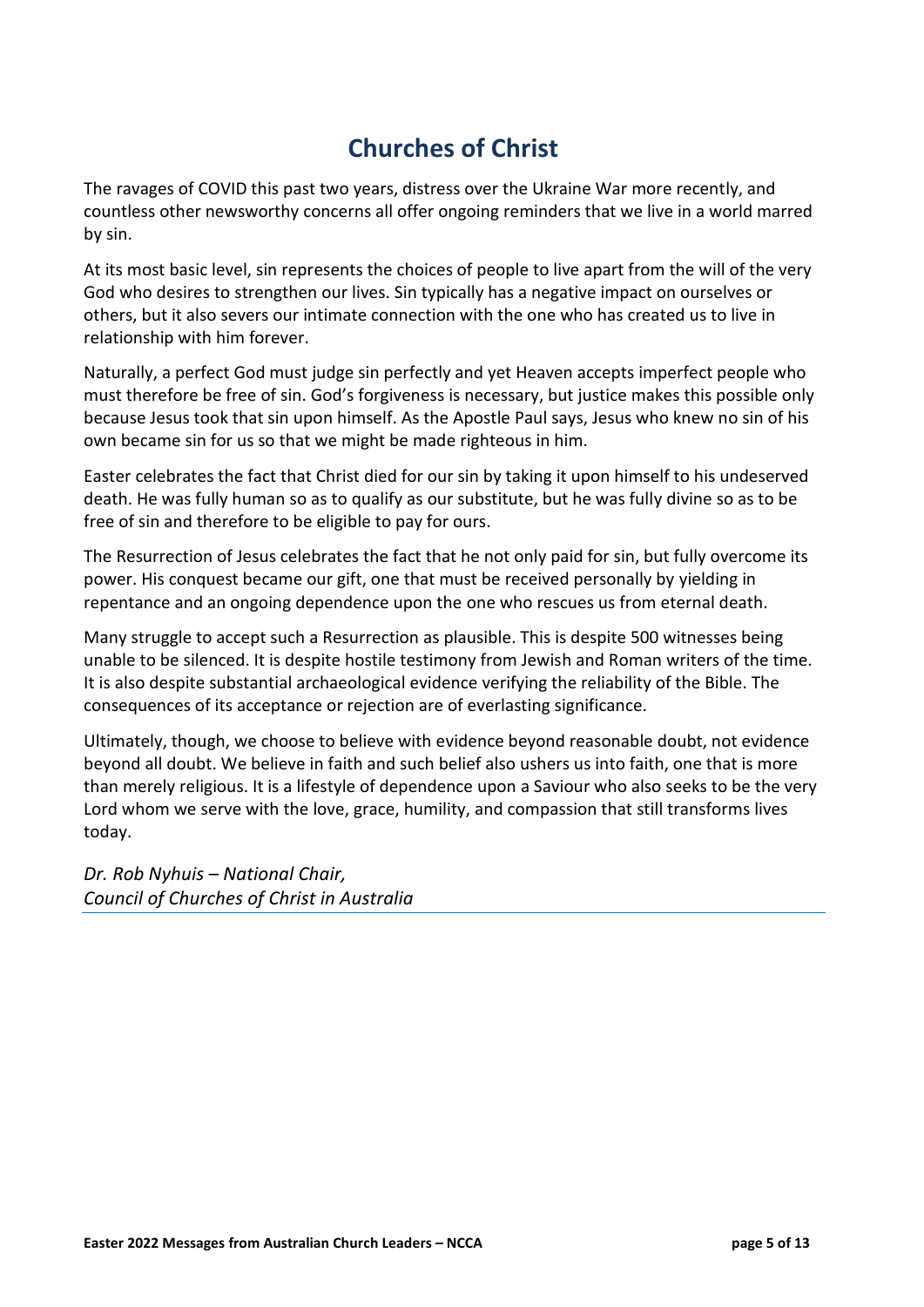# **Coptic Orthodox Church – Diocese of Sydney and Affiliated Regions**

#### **Christ is Risen, Truly He is Risen!!**

It is my pleasure to wish all of you the blessings of the Glorious Feast of the Resurrection, in which we celebrate the resurrection and victory of our Lord, God and Saviour Jesus Christ, as well as our liberation from the bondage to evil and death.

The procession of Christ's victory is the procession of His suffering, by which He was triumphant over Satan. Our Lord Jesus Christ walked the road of the Passion, which began with His arrest on the eve of Friday.

It was followed by his trials and sufferings, which He endured until the crucifixion. From the outside, it all appeared as if the following was happening: the soldiers were leading our Lord Christ, Pilate sent Him to Herod, the chief priests and scribes judged Him, Pilate ordered to hand Him over to be crucified, the soldiers scourged and mocked Him and then took Him to Golgotha to be crucified.

However, this sorrowful but joyful procession was not, in fact, under human control; it was truly under divine control, because Christ, the Incarnate God, accepted suffering by His own will. Pilate said to Christ, *"Are You not speaking to me? Do You not know that I have power to crucify You, and power to release You?" Jesus answered, "You could have no power at all against Me unless it had been given you from above" (John 19:10-11).*

Our Lord Jesus Christ said about Himself, *"No one takes it from Me, but I lay it down of Myself. I have power to lay it down, and I have power to take it again" (John 10:18).*

The procession of the Passion of Christ is the procession of His victory, because by death He trampled down death, rose from the dead victorious over death, and liberated mankind from Satan's dominion. Christ is calling us to walk in the procession of His triumph; and indeed He is always leading us in this joyful procession.

Let us rejoice in our Living Christ, who always leads us in the procession of His triumph, regardless of the surrounding circumstances.

We are always peaceful and assured that our life is not in human hands, but in the hands of our Living, strong, and powerful Christ, who died, resurrected and lives to rule over the living and the dead.

May our risen Lord bless and protect Australia and the whole world

*Bishop Daniel Bishop of the Coptic Orthodox Church - Diocese of Sydney & Affiliated Regions*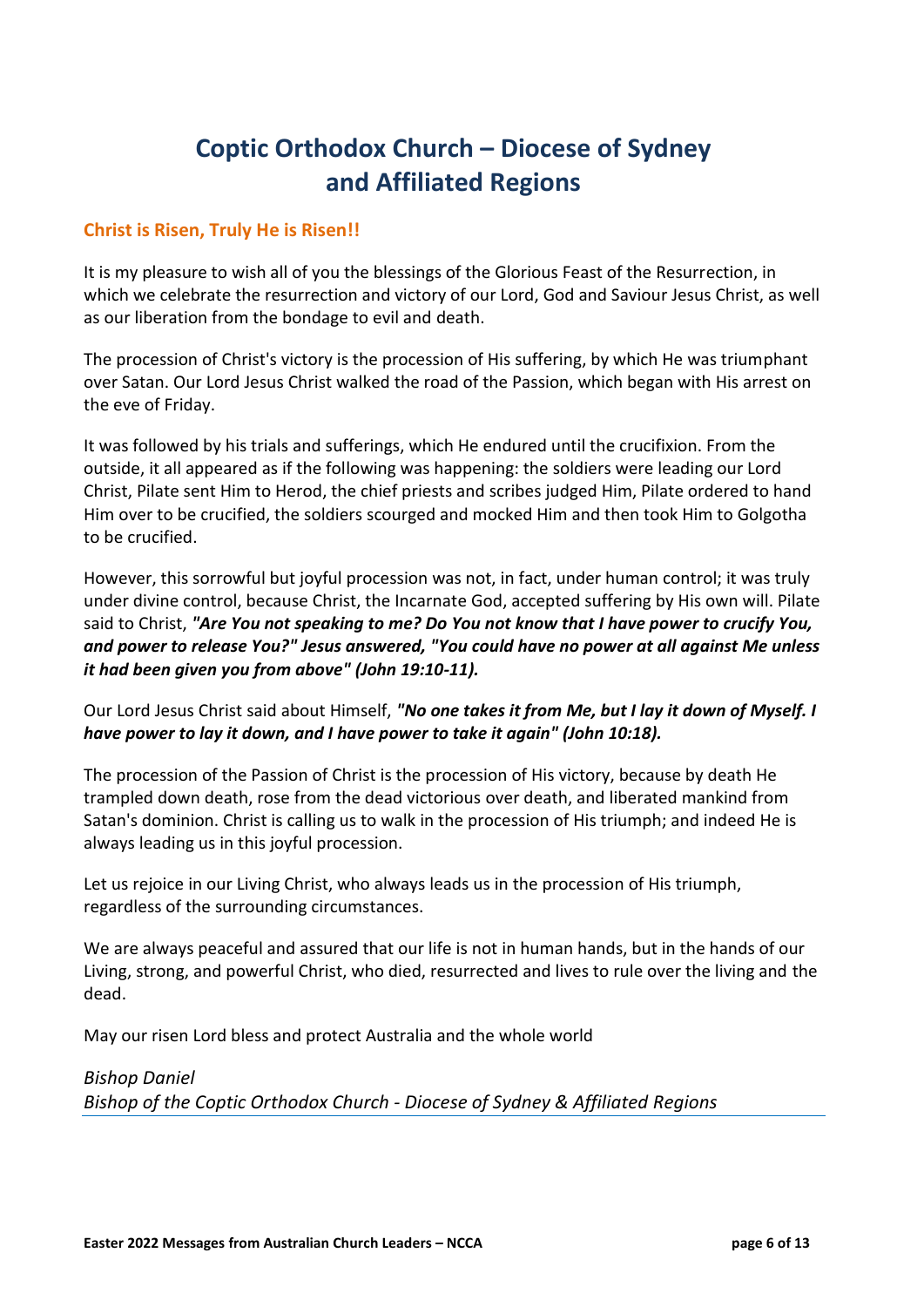### **Greek Orthodox Church of Australia**

«Έγώ είμι ή ανάστασις και ή ζωή» "I am the resurrection and the life" (John 11:25) "Χριστός Άνέστη. Άληθως Άνέστη! Christ is Risen; Truly He is Risen"

The mystery of Jesus Christ is truly 'great and paradoxical'. Out of His absolute love, the Only Begotten Son and Word of God the Father, who is true and perfect God, self-emptied Himself and became true and perfect man. In appropriating to Himself the fullness of human nature, that is, mind, soul and body, apart from sin, Christ recreates and renews the human person, and indeed all creation visible and invisible. The *"width and length and depth and height" (Eph. 3:18)* of the mystery of Christ our Saviour, and of His boundless love is fundamentally seen in His life-giving passion and death on the cross that *"takes away the sin of the world" (John 1:29),* and in His glorious resurrection which restores the human person to their 'original beauty  $\alpha$   $\alpha$   $\alpha$   $\alpha$   $\alpha$  $\kappa\dot{\alpha}\lambda\lambda$ os ] that is, it refashions them anew in the image and likeness of God.

The resurrection of Jesus is not a mere symbol or metaphor, but a reality historically accomplished by Christ *"once for all" (Jude 1:3)* for the salvation of the world. Although, the expectation of the 'resurrection of the dead' will be eschatologically fulfilled in the age to come in the Heavenly Kingdom, by the grace of God, the first-fruits of the power of the resurrection embraces our entire existence 'here and now'. Truly we are given the possibility to participate existentially and spiritually **"***in part (1 Cor. 13:9)* in its deifying and saving grace in and through our faith and love towards Christ, and our union with Him as members of His holy Church, His mystical body.

Today, the Church exclaims and proclaims the joyful message of salvation to the entire world: "Christ is risen from the dead, trampling down death by death, and upon those in the tombs bestowing life". How wondrous are the works of God! Christ who is the source of life, and life itself, **"***overcomes the world" John 16:33),* and destroys corruptibility and death, and through His very own resurrection from the dead, raises us up to true and everlasting life. Let us then open our minds and hearts to Christ our Saviour, let us be embraced by the radiant light of His resurrection that leads to true joy, the fullness of divine love and life eternal.

Wishing you a blessed and joyous Easter,

Prayerfully yours

*Archbishop MAKARIOS, Primate, Greek Orthodox Church of Australia Released 29 March 2022*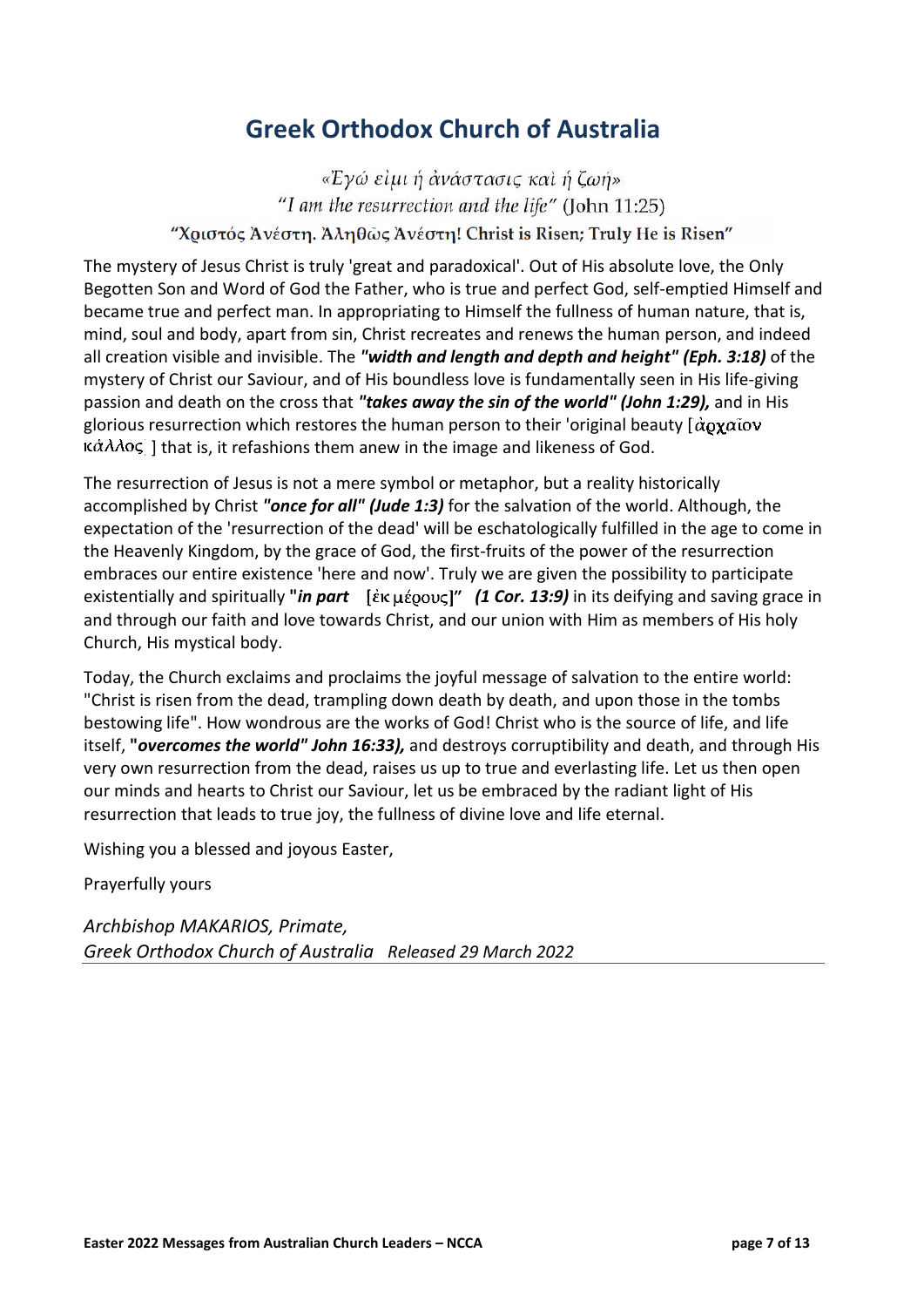# **Lutheran Church of Australia**

Sisters and Brothers in Christ, of the Christian Churches in Australia,

Grace and peace in Christ to you.

I bring you Easter Greetings from the people of the Lutheran Communities in Australia and New Zealand. The Lord is Risen indeed. Hallelujah.

In our contemporary COVID19 world, there has been a lot of conversation about "pivot points". English writer J.R.R. Tolkein coined the phrase "eucatastrophe" to describe a "pivot point" where a story takes a turn for "good".

He went on to say, "The birth of Christ is the eucatastrophe of man's (sic) history. The resurrection is the eucatastrophe of the story of the Incarnation. This story begins and ends in joy."

God bless your joyful witness to this "pivot point" of our human story. The Lord is Risen.

Your fellow in Christ,

*Bishop Paul Smith, Lutheran Church of Australia and New Zealand*

### **Religious Society of Friends (Quakers)**

#### **The presence of still water**

Words enter us in powerful ways. Beautiful words restore the spirit. Words spoken with love and kindness enter, remain, and heal hurts within us. We may live our days differently carrying these words within us.

> When despair for the world grows in me and I wake in the night at the least sound in fear of what my life and my children's lives may be, I go and lie down where the wood drake rests in his beauty on the water, and the great heron feeds. I come into the peace of wild things who do not tax their lives with forethought of grief. I come into the presence of still water. And I feel above me the day-blind stars waiting with their light. For a time I rest in the grace of the world, and am free.

Wendell Berry *The Peace of Wild Things*

May the Easter experience include the presence of still water and time to rest in the grace of the world.

*Ann Zubrick, Presiding Clerk Religious Society of Friends in Australia (Quakers)*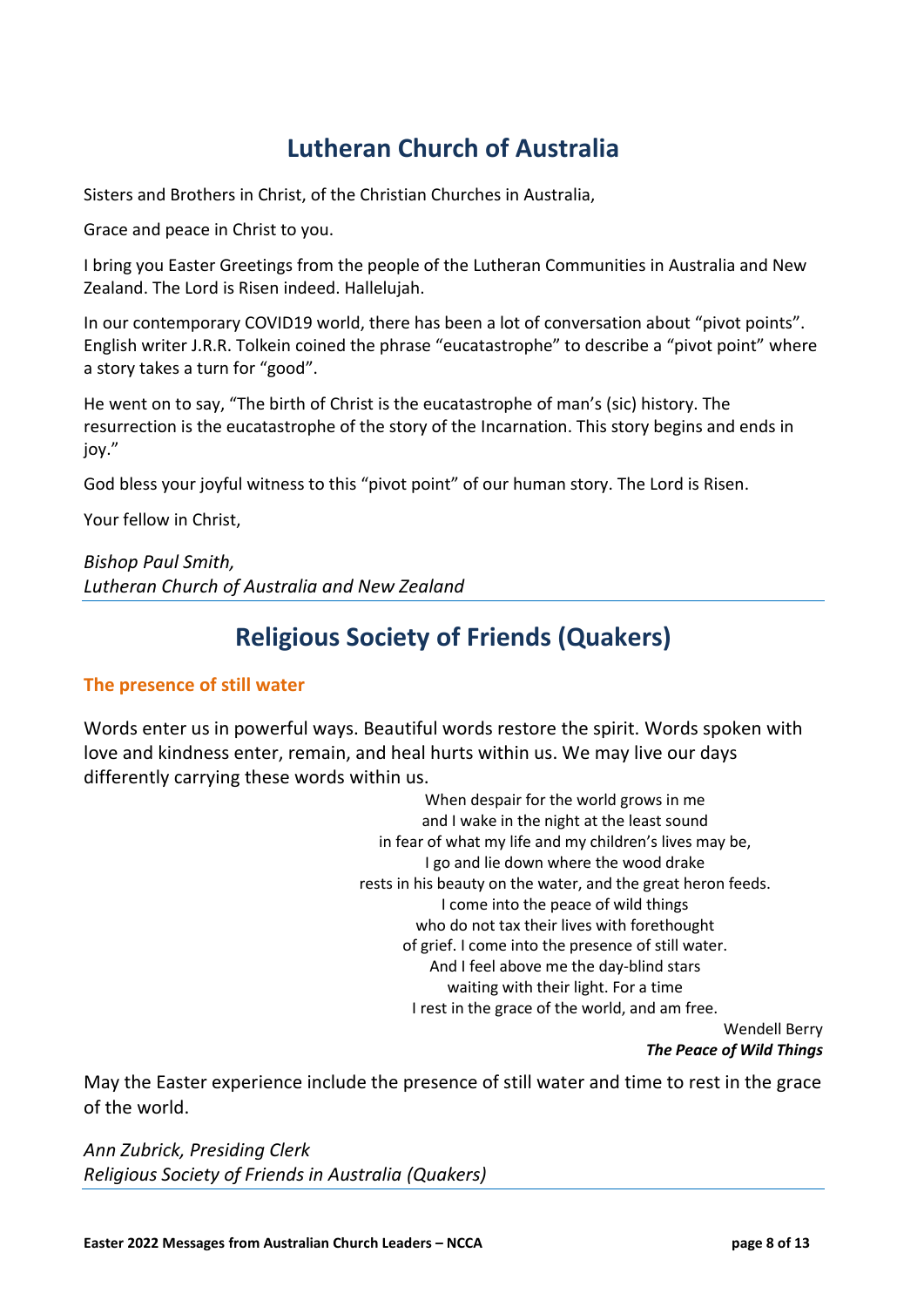### **The Salvation Army, Australia**

There are times when it feels as though the world moves from one tragic event to another. It's certainly felt that way recently. Sometimes our personal lives can feel like that, too. But even in the midst of that hardship and heartache, there is a message of good news and hope. For The Salvos, that hope is found in Jesus and revealed to us through the Easter story.

Coming into Easter this year, our country has faced devastating natural disasters like floods and bushfires, the continual rise of the cost of living, and the enduring threat of COVID-19. For some, there has been little to hope for.

But as we look to Easter, we see the hope of the world manifested in the life, death and resurrection of Jesus Christ. When we reflect on the events of the very first Easter two thousand years ago, we see it as a time that embodies the message of hope after hardship.

When Jesus died on a cross on Good Friday, all hope seemed lost for all who followed Him. But the story didn't end there.

On Easter Sunday, Jesus rose from the grave into new life. From the devastation and tragedy came hope and joy, and this hope can be with us today. We believe that God can take our tragedy and turn it into joy. He can offer us a path to hope.

Research undertaken for The Salvation Army late last year revealed a quarter of Australians were worried and stressed about their mental health. Other research, among people who had received emergency relief from The Salvos, showed that many of them did not feel valued (43 per cent) or loved (36 per cent). Figures like this break our hearts. We do not want anyone to feel this way because we believe everyone is valuable and loved.

This is what urges us to continue working towards our vision as The Salvation Army to "live, love and fight, alongside others, to transform Australia one life at a time with the love of Jesus."

This Easter, we want to encourage you to seek support from your local Salvos. Whether you need someone to talk to, a place to develop meaningful relationships or somewhere to find spiritual connection, we are here for you. We can also provide practical support if your current situation is weighing you down.

Last April, The Salvation Army's Moneycare financial services provided nearly 4800 sessions of care and our Doorways Emergency Relief services provided more than 20,000 sessions of care to people in need. Hope is available.

We encourage you to take action this Easter and seek comfort in God's hope and love. No situation you are facing is too difficult for God to handle. We invite you to visit your local Salvos church this Easter to celebrate this wonderful gift. For more information, go to *[salvationarmy.org.au/Easter](https://www.salvationarmy.org.au/our-faith/easter/)*

*Commissioners Janine and Robert Donaldson, The Salvation Army, Australia* (Contact Media Relations Department on (02) 94663143)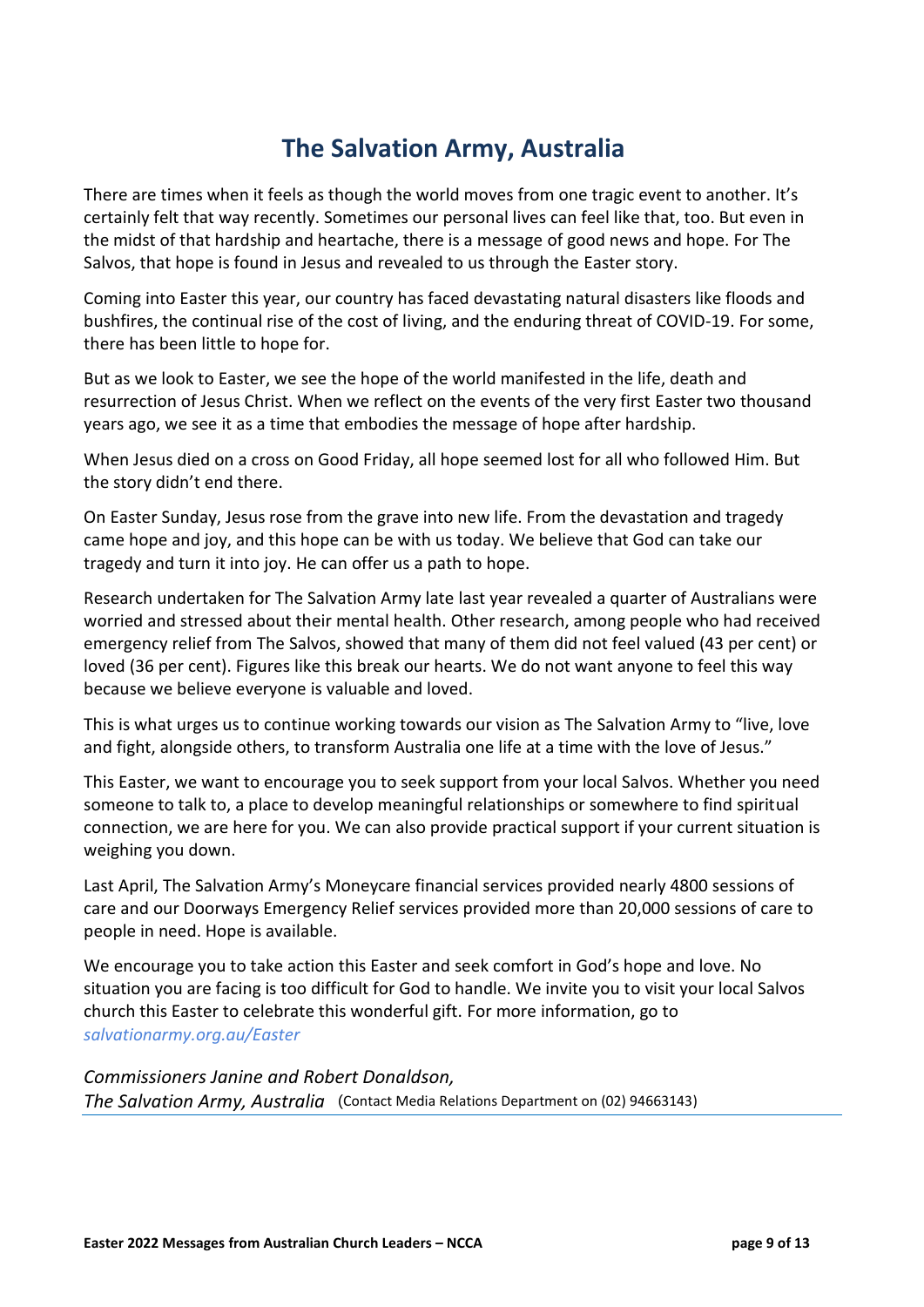### **Uniting Church in Australia**

This Easter, we find ourselves living in a world beset by war and famine. Across the country, many have been devastated by flood. We continue to experience the effects of inaction on climate change.

At this time, I have been reflecting on the Easter Vigil service. The service is held on Saturday night, between Good Friday and Easter Day. It begins in the dark outside.

As we gather, we are reminded of the death of Jesus at the hands of a violent government, the death of all the hopes for what Jesus might be and do. We recollect the grief of those who watched him die, the women, the beloved disciple. We recall those who betrayed and denied Jesus and are hoping for a way back.

A fire is lit. Light is passed from person to person with the cry - Christ is Risen: He is risen indeed. The light grows, darkness retreats, new life is glimpsed.

This simple but powerful ritual trains me to live in hope and notice Christ at work in the world.

Amid the challenges we have endured, it can be hard to live with hope. After two years of living with COVID, we are worn out. Whole communities have been gripped by bushfire and now flood. We know stronger action must be taken to protect our planet, yet still we wait. Globally we fear the loss of peace in our world, millions of people in Ukraine displaced, now seek refuge, long for an end to the war.

It can be hard to notice where Christ is at work amid all the suffering. Yet, in the face of darkness, there is life.

I see the hope of Easter in communities of believers who seek God's reign. In those whose daily life bears witness to the risen Christ.

I see Easter hope when I hear about ordinary people who have opened their homes to refugees from Ukraine. The many symbolic acts of solidarity across the world and the courageous acts of people in Ukraine and Russia who are calling for peace.

In Australia I see Easter hope in those who rallied together to support rescue efforts through the floods, in boats, skis, whatever watercraft they could find, to rescue those threatened by rising waters and to deliver emergency supplies.

I see Easter hope in the chaplains from the Uniting Church and other denominations and faiths who are providing a reassuring presence to those who have found their lives turned upside down.

I see Easter hope in the work of our agencies and in the witness of our communities of faith who every day seek to bring hope to others. In their commitment to care for the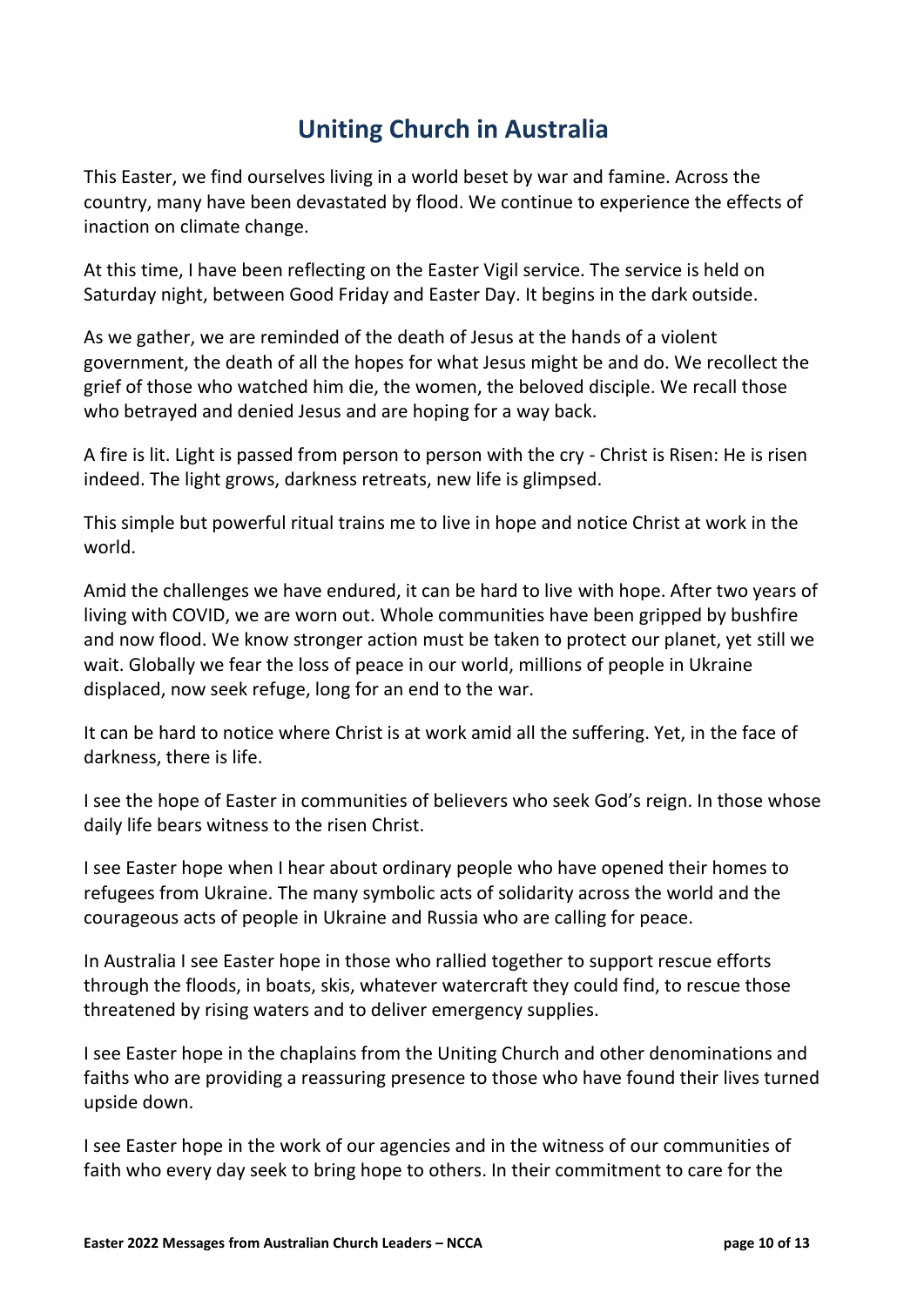poor, acting with kindness and compassion, accompanying those who are sorrowing, suffering or despairing, confronting evil, working for justice, healing creation and finding beauty.

I see Easter faith in communities that seek justice and repair of creation. In our young people who call for action because they feel responsible for the generations to come.

This is a faith that takes seriously death, evil and suffering. A faith that forms community to resist evil and comfort the suffering. A faith that through the body of the risen Christ – seeks the transformation of the world for abundant life.

At the Easter Vigil service, once the candles are lit we settle in for readings from the Hebrew scriptures reminding us of God's goodness. We recall our baptism. We hear the story of the women who were the first witnesses to the resurrection. Then in sharing bread and wine we are fed for the journey by the presence of the risen One.

I am reminded of the power of life in the face of darkness, revealed to us in Christ's selfgiving love, reflected in daily acts of mercy, faith, joy and love.

*Rev Sharon Hollis, President Uniting Church in Australia* (Media Contact: Rebecca Beisler 0450790218)

### **Australian Baptist Ministries**

#### **The 'In Between' Day**

Easter Saturday is the 'in between' day. It sits awkwardly between Good Friday, the day Jesus died on the cross, and Easter Sunday, the day He rose to life again.

For the original followers of Jesus it was a day of uncertainty and grief. On the first Easter Saturday they didn't know how events would resolve. They had to live in the uncertain space 'in between'.

I am glad that Jesus didn't die one hour and rise the next, even though He could have. Yes, a quick death and rapid resurrection would satisfy today's need for a storyline that could be resolved before the next ad break.

Depending on your view, the 'in between' Saturday might see you focusing on the death of Jesus, that it was a horrible, but necessary way to overcome the power of death once and for all. Or, you might be one of the optimistic and positive people who look forward to Sunday and celebrating that Jesus rose from the dead and delivered on the promise of eternal life. Another possibility is that you don't care if some guy died a long time ago and you just want to enjoy the holidays.

No matter which way you look at it, Easter Saturday is filled with contrasts. It's the 'in between' day that stares you in the face and says, "God is not finished yet!"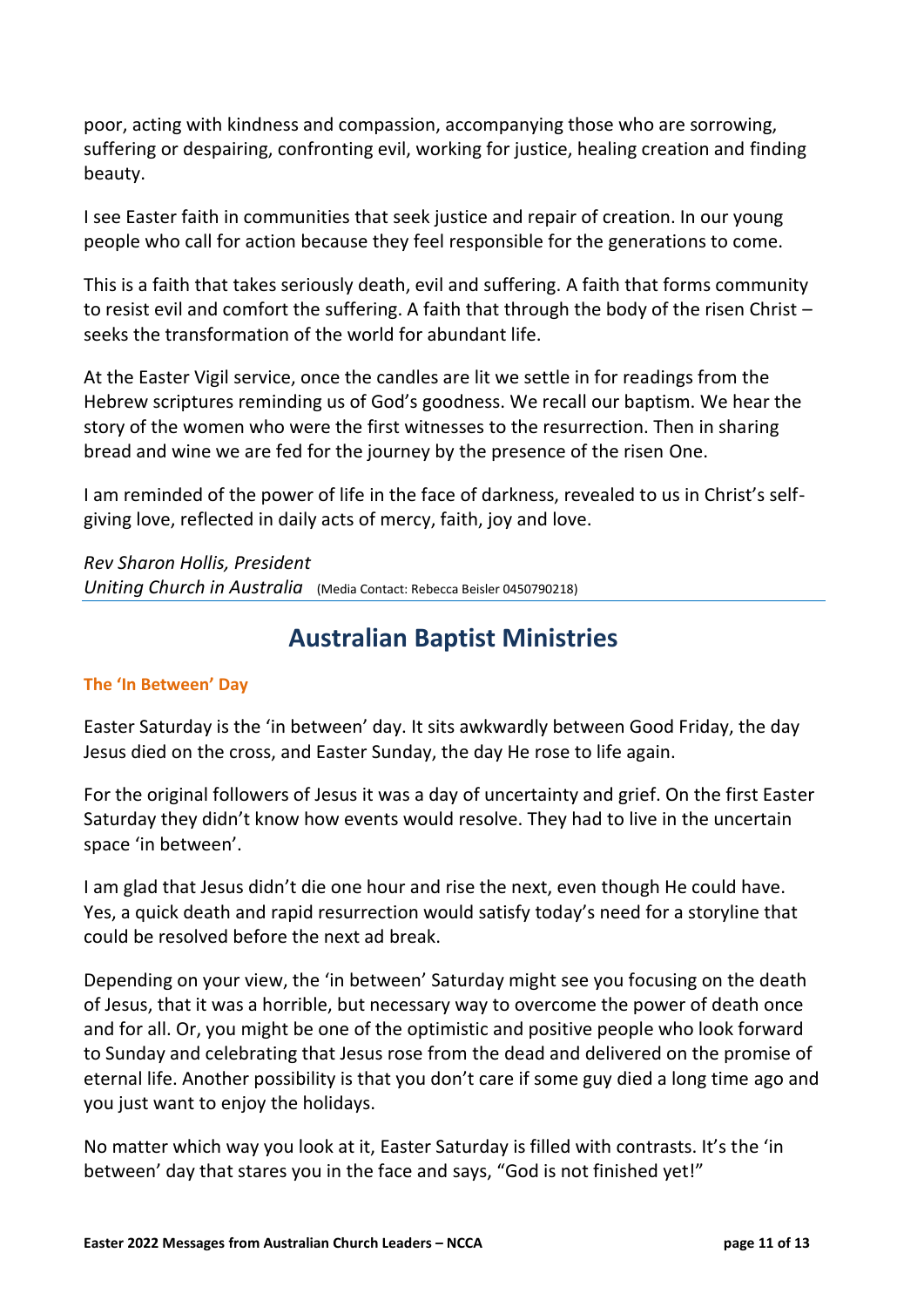So how has your Easter been so far? Has it lived up to your expectations or crashed and burned? The good news is that God isn't finished with you yet and, frankly, it doesn't matter what your expectations are of this or any other Easter. His death and resurrection has drawn every storyline – including yours – to a conclusion.

Our feelings about Easter do not and cannot alter God's plan for you in Jesus' resurrection. He has paid the price for your life and bought eternity with Him as a gift. He has created a storyline with the ultimate finale. The only part left to be resolved is whether you will accept the gift. What will your response be this Easter Saturday?

*Rev Mark Wilson, National Ministries Director Australian Baptist Ministries*

### **Australian Christian Churches**

Most people around the world will be familiar with the symbol of the cross. It's displayed on churches and Bible covers, or worn on chains around necks. It's the universal symbol of Christianity.

It's familiar, even in a secular world. The association of the cross with Good Friday – the day that Jesus was crucified – is recognised as an historic event. Every year, Easter is a reminder of this pivotal moment; yet many people stop there; thinking that what they are familiar with or accustomed to, is where it ends.

"*It is finished***."** (John 19:30)

Consider these final words of Jesus before He died on the cross. This wasn't simply another human life that was put to death at the hands of the Roman Empire. At that time, crosses with crucified bodies were a common sight; a public spectacle to remind suppressed people of the might of Rome.

The crucifixion of Jesus was a once-in-a-lifetime act of love that has impacted all humankind ever since. The sacrifice of God's Son who exchanged His life for ours.

**Let's never let our familiarity with the Easter story, rob us of the meaning behind this significant season.** The Easter story is not where it ends – it is all about a new beginning. The cross was a finish line, signifying an end to the weight of sin and painful past – but it is also a starting line, for a new, revitalised life of promise, blessing and restoration.

May I encourage you this Easter to push beyond any familiar, comfortable traditions. Look beyond the cross and begin to discover the joy and vitality of the resurrection life, available to us all through Jesus, Saviour and Lord of all.

*Pastor Wayne Alcorn, National President Australian Christian Churches –Released 1 April 2022*